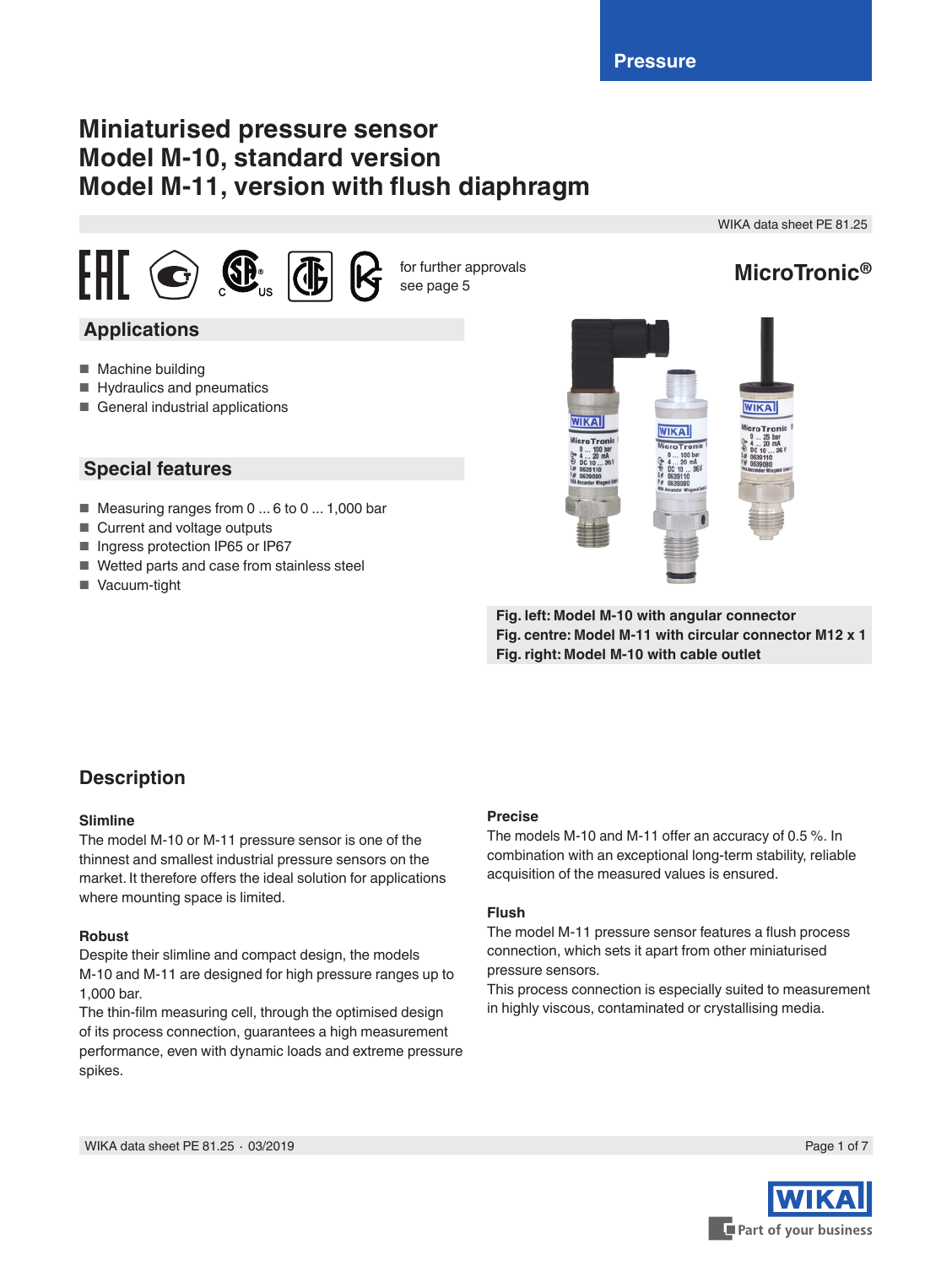### **Measuring ranges**

| <b>Gauge pressure</b> |                        |                         |                  |                     |        |                         |
|-----------------------|------------------------|-------------------------|------------------|---------------------|--------|-------------------------|
| bar                   | <b>Measuring range</b> | $06^{1}$                | $0 \dots 10^{1}$ | $016$ <sup>1)</sup> | 025    | 040                     |
|                       | Overpressure safety    | 20                      | 20               | 32                  | 50     | 80                      |
|                       | <b>Measuring range</b> | 060                     | 0100             |                     |        |                         |
|                       | Overpressure safety    | 120                     | 200              |                     |        |                         |
|                       | <b>Measuring range</b> | 0160                    | 0250             | 0400                | 0600   | $01,000$ <sup>1)</sup>  |
|                       | Overpressure safety    | 320                     | 500              | 800                 | 1,200  | 1,500                   |
| psi                   | <b>Measuring range</b> | 0500                    | 01,000           | 03,000              | 05,000 | $010,000$ <sup>1)</sup> |
|                       | Overpressure safety    | 1,000                   | 2,000            | 6.000               | 10,000 | 20,000                  |
|                       | <b>Measuring range</b> | $015,000$ <sup>1)</sup> |                  |                     |        |                         |
|                       | Overpressure safety    | 20,000                  |                  |                     |        |                         |

1) Only for model M-10

Other measuring ranges on request

#### **Vacuum tightness**

Yes

### **Output signal**

| <b>Signal type</b> | Signal       |
|--------------------|--------------|
| Current (2-wire)   | $420$ mA     |
| Voltage (3-wire)   | DC15V        |
|                    | DC 0.1  10 V |

Other output signals on request

### **Load in Ω**

4 ... 20 mA: ≤ (power supply - 10 V) / 0.02 A  $DC 1 ... 5 V: > 10k$ DC 0.1 ... 10 V: > 20k

## **Voltage supply**

### **Power supply**

The power supply depends on the selected output signal 4 ... 20 mA: DC 10 ... 35 V DC 1 ... 5 V: DC 8 ... 35 V DC 0.1 ... 10 V: DC 14 ... 35 V

Models M-10 and M-11 can be used with up to DC 36 V. The CSA approval is valid up to a maximum of DC 35 V.

### **Total current consumption**

Current output (2-wire): Signal current, max. 25 mA Voltage output (3-wire): 8 mA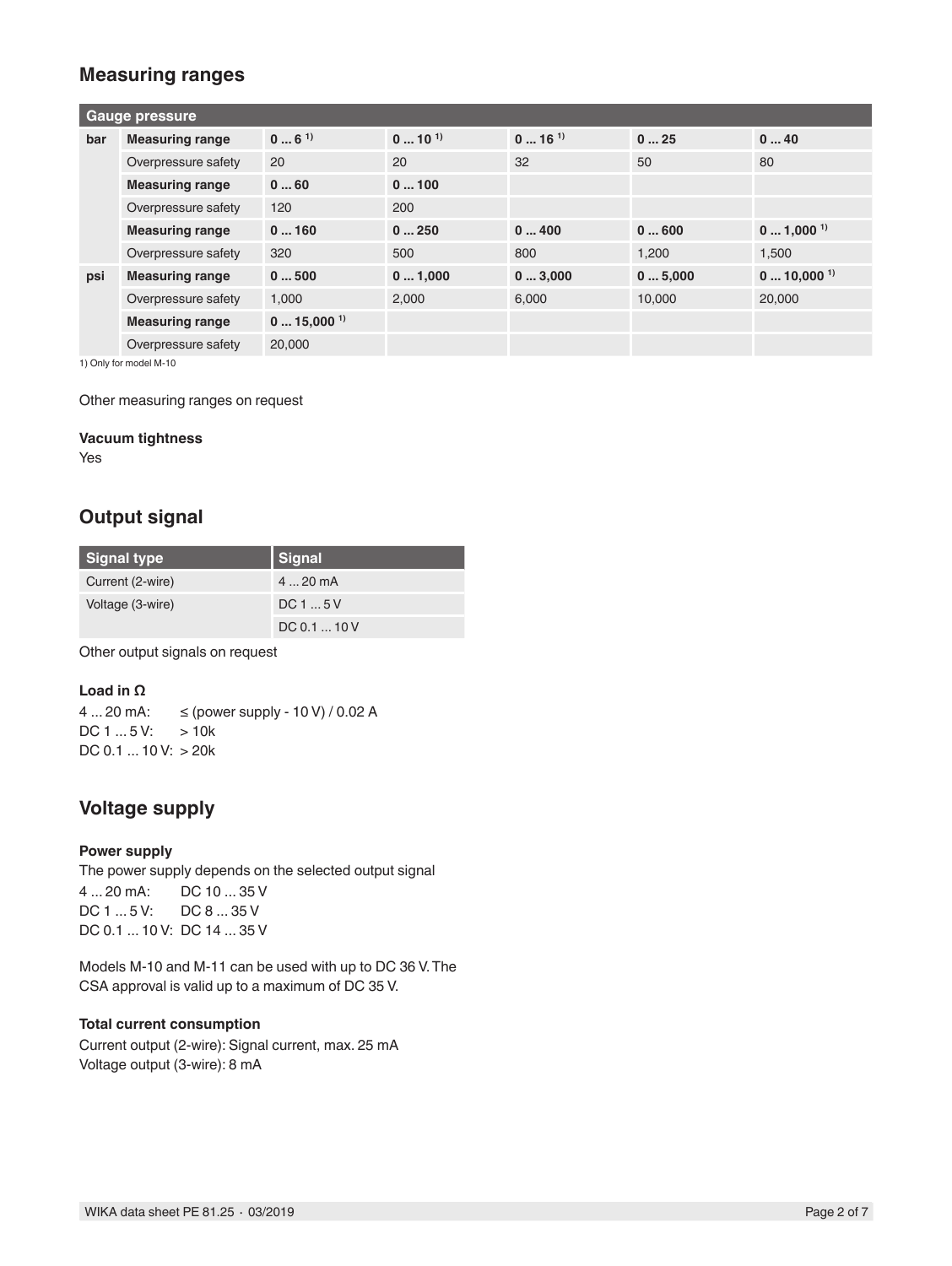### **Reference conditions (per IEC 61298-1)**

**Temperature** 15 ... 25 °C (59 … 77 °F)

**Atmospheric pressure** 860 ... 1,060 mbar (12.5 ... 15.4 psi)

**Humidity** 45 ... 75 % r. h.

**Power supply** DC 24 V

### **Nominal position**

Calibrated in vertical mounting position with process connection facing downwards.

### **Accuracy specifications**

#### **Accuracy at room temperature**

 $≤ ±0.5 %$  of span

Including non-linearity, hysteresis, zero offset and end value deviation (corresponds to measured error per IEC 61298-2).

### **Non-linearity (per IEC 61298-2)**

≤ ±0.2 % of span BFSL

### **Non-repeatability**

≤ 0.1 % of span

### **Temperature error at -20 ... +80 °C (-4 ... +176 °F)**

■ Mean temperature coefficient of zero point  $≤ ±0.2 %$  of span/10 K

The following applies for model M-11 with measuring range 0 ... 25 bar:  $≤$  ±0.3 % of span/10 K

■ Mean temperature coefficient of span  $≤ ±0.2 %$  of span/10 K

### **Long-term stability**

≤ ±0.2 % of span/year

### **Time response**

### **Settling time**

≤ 4 ms

**Switch-on time** ≤ 15 ms

### **Operating conditions**

#### **Ingress protection (per IEC 60529)**

For ingress protection see "Electrical connections" The ingress protection stated therein only applies when plugged in using mating connectors that have the appropriate ingress protection.

### **Vibration resistance (per IEC 60068-2-6)**

20 g (under resonance)

## **Shock resistance (per IEC 60068-2-27)**

800 g (mechanical shock)

### **Service life**

10 million load cycles

#### **Permissible temperatures**

| Medium: $-40+100$ °C (-40  +212 °F)                |
|----------------------------------------------------|
| Ambient: $-40+100$ °C (-40  +212 °F) <sup>1)</sup> |
| Storage: $-40+100$ °C (-40  +212 °F) <sup>1)</sup> |

1) Instruments with cable outlet are only suitable for an ambient and storage temperature of -40 ... +80 °C (-40 ... +176 °F).

### **Process connections**

#### ■ **Model M-10**

| <b>Standard</b>                            | <b>Thread size</b>  |
|--------------------------------------------|---------------------|
| <b>EN 837</b>                              | G ¼ B               |
| DIN EN ISO 1179-2 (formerly<br>DIN 3852-E) | $G\frac{1}{4}A^{1}$ |
| ANSI/ASME B1.20.1                          | $\frac{1}{4}$ NPT   |

1) Maximum overpressure safety 600 bar (8,000 psi)

### ■ **Model M-11**

| <b>Standard</b> | Thread size                           |
|-----------------|---------------------------------------|
|                 | G $\frac{1}{4}$ B flush $\frac{1}{1}$ |

1) Flush process connections only possible for measuring ranges from 0 ... 25 to 0 ... 600 bar (0 ... 500 to 0 ... 5,000 psi).

#### **Sealings**

| G 1/4 A:                           | <b>FPM/FKM</b>  |
|------------------------------------|-----------------|
| G ¼ B:                             | without sealing |
| 1/4 NPT:                           | without sealing |
| G 1/4 B flush: $NBR$ <sup>1)</sup> |                 |

1) Minimum permissible medium and ambient temperature -30 °C (-22 °F)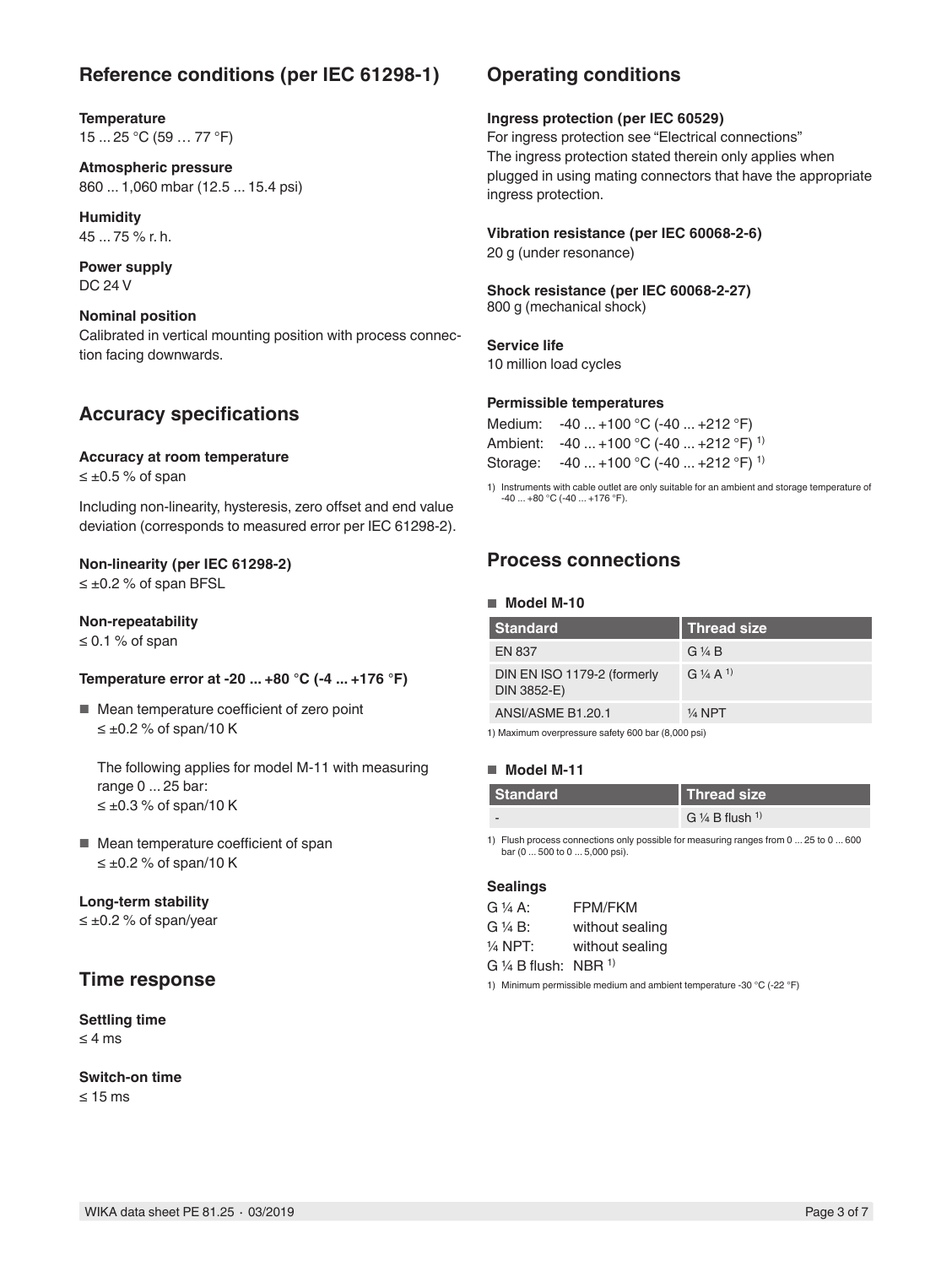## **Electrical connections**

| <b>Designation</b>                                                                                            | <b>Ingress protection</b>                                                                                       | Wire cross-<br>section                        | Cable dia-<br>meter | Cable<br><b>Imaterial</b> |
|---------------------------------------------------------------------------------------------------------------|-----------------------------------------------------------------------------------------------------------------|-----------------------------------------------|---------------------|---------------------------|
| Circular connector M12 x 1 (4-pin)                                                                            | Measuring range $<$ 100 bar (3,000 psi): IP65 <sup>1)</sup><br>Measuring range $\geq 100$ bar (3,000 psi): IP67 | $\overline{a}$                                |                     |                           |
| Angular connector DIN EN 175301-<br>803 C                                                                     | $IP65^{2}$                                                                                                      |                                               | $1.56.0$ mm         |                           |
| Cable outlet, 1.5 m $(4.92 \text{ ft})$ 3 <sup><math>\text{)}</math></sup> 4 <sup><math>\text{)}</math></sup> | Measuring range $<$ 100 bar (3,000 psi): IP65 <sup>1)</sup><br>Measuring range $\geq 100$ bar (3,000 psi): IP67 | $3 \times 0.14$ mm <sup>2 5</sup> 4.5  5.0 mm |                     | <b>PUR</b>                |

1) IP67 on request

2) For conductor cross-section to max. 0.75 mm² 3) Permissible ambient temperature -40 ... + 80 °C (-40 ... +176 °F)

4) Other cable lengths on request 5) For wire cross-section to max. 0.3 mm², approx. AWG 22 with end splices

The stated ingress protection only applies when plugged in using mating connectors that have the appropriate ingress protection.

### **Short-circuit resistance**

S+ vs. 0V

### **Reverse polarity protection**

 $U_B$  vs. 0V

### **Insulation voltage**

DC 500 V

### **Connection diagrams**

| Circular connector M12 x 1 (4-pin) |                |        |        |  |
|------------------------------------|----------------|--------|--------|--|
|                                    |                | 2-wire | 3-wire |  |
|                                    | $U_{\text{B}}$ |        |        |  |
|                                    | 0V             | 3      | 3      |  |
|                                    | $S_{+}$        |        |        |  |

| Angular connector DIN 175301-803 C |             |        |        |  |
|------------------------------------|-------------|--------|--------|--|
|                                    |             | 2-wire | 3-wire |  |
|                                    | $U_{\rm B}$ |        |        |  |
|                                    | 0V          | 2      | 2      |  |
|                                    | $S_{+}$     |        | 3      |  |

| Cable outlet, 2 m |                |        |        |  |
|-------------------|----------------|--------|--------|--|
|                   |                | 2-wire | 3-wire |  |
|                   | $U_{\text{B}}$ | brown  | brown  |  |
| ⊞                 | 0V             | green  | green  |  |
|                   | $S+$           | -      | white  |  |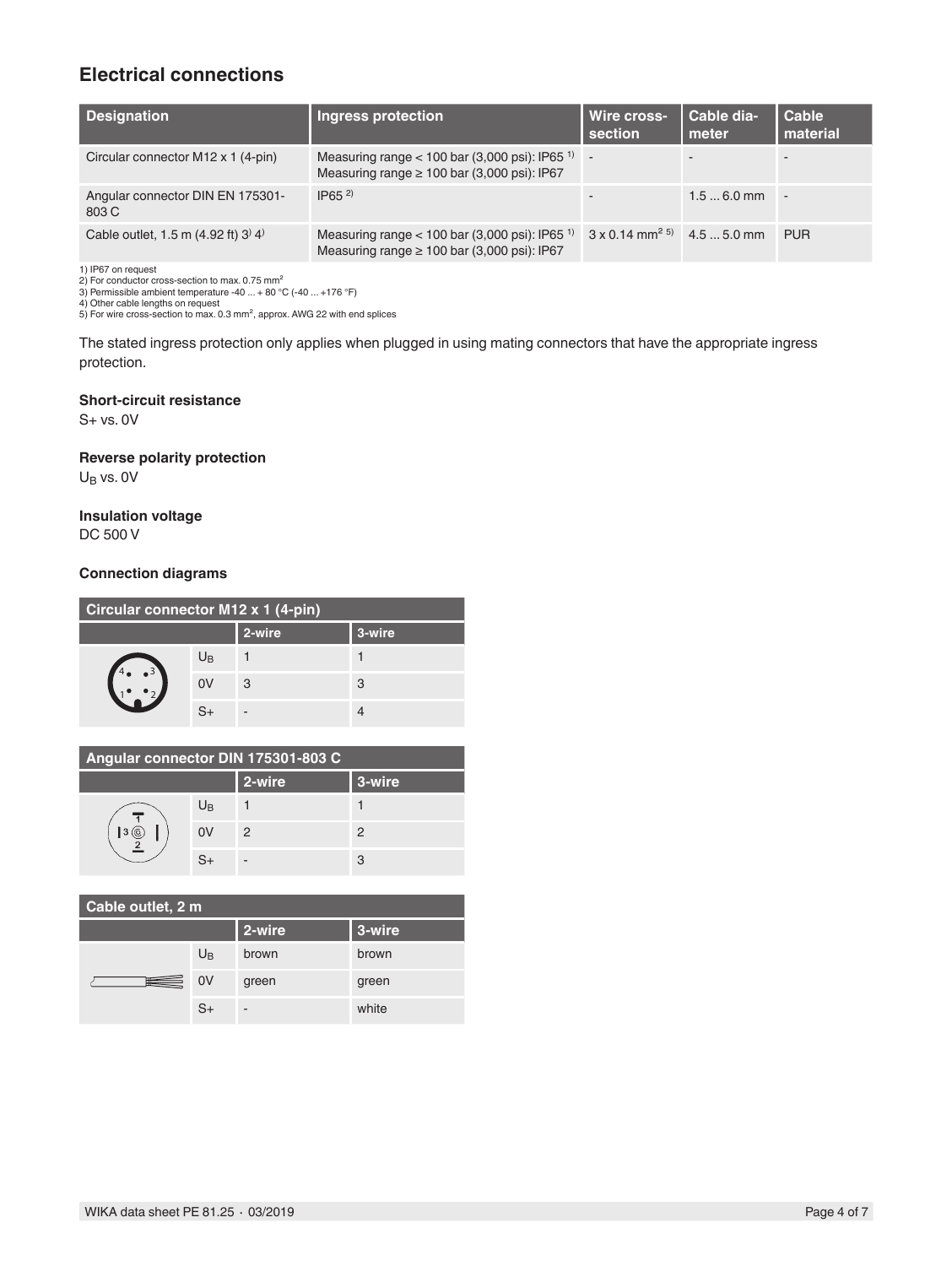### **Materials**

### **Wetted parts**

316Ti, PH grade steel For sealing materials see "Process connections"

### **Non-wetted parts**

Case: 316Ti

Electrical connections:

- Circular connector M12 x 1: Nickel-plated brass
- Angular connector DIN EN 175301-803 C: 303, PA, PBT
- Cable outlet: PA

### **Internal system fill fluid (model M-11 only)**

Synthetic oil

## **Approvals**

| Logo        | <b>Description</b>                                                                                                                                                                                | <b>Country</b>                 |
|-------------|---------------------------------------------------------------------------------------------------------------------------------------------------------------------------------------------------|--------------------------------|
| $C\epsilon$ | EU declaration of conformity<br><b>EMC</b> directive<br>EN 61326 emission (group 1, class B) and interference immunity (industrial application)<br>Pressure equipment directive<br>RoHS directive | European Union                 |
| $\bigoplus$ | <b>CSA</b><br>Safety (e.g. electr. safety, overpressure, )                                                                                                                                        | <b>USA and Canada</b>          |
| EAC         | <b>EAC</b><br><b>EMC</b> directive                                                                                                                                                                | Eurasian Economic<br>Community |
| $\bigodot$  | <b>GOST</b><br>Metrology, measurement technology                                                                                                                                                  | Russia                         |
| ၆           | <b>KazInMetr</b><br>Metrology, measurement technology                                                                                                                                             | Kazakhstan                     |
| $\bigcirc$  | <b>BelGIM</b><br>Metrology, measurement technology                                                                                                                                                | <b>Belarus</b>                 |
|             | <b>Uzstandard</b><br>Metrology, measurement technology                                                                                                                                            | <b>Uzbekistan</b>              |
|             | <b>CRN</b><br>Safety (e.g. electr. safety, overpressure, )                                                                                                                                        | Canada                         |

## **Manufacturer's information and certifications**

| Logo | <b>Description</b>          |
|------|-----------------------------|
|      | $MTTF:$ > 100 years         |
|      | <b>China RoHS directive</b> |

Approvals, certificates and manufacturer's information, see website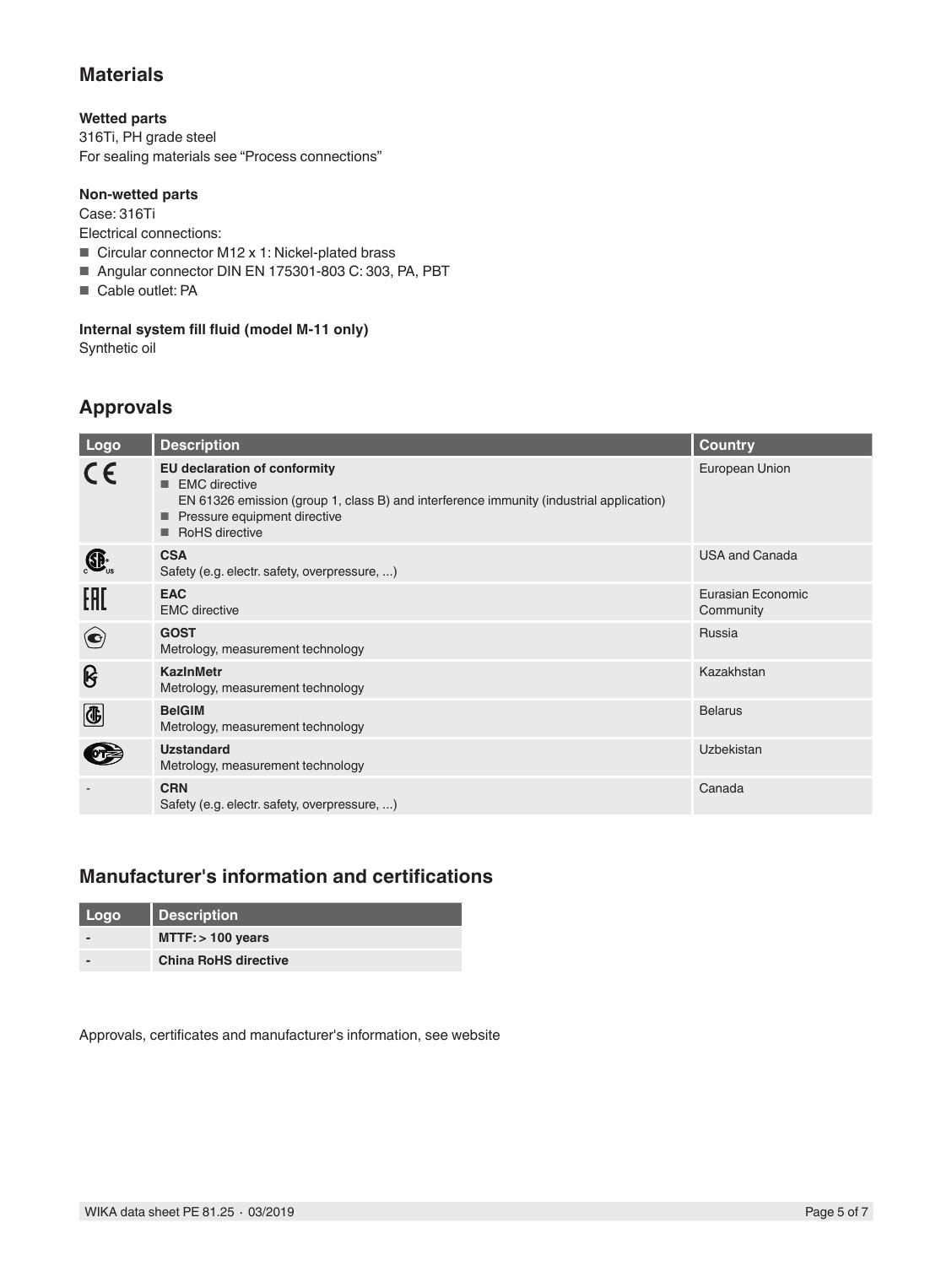## **Dimensions in mm [in]**

### **Pressure sensor**



**Process connections for model M-10**



**G L1** G 1/4 B EN 837 13 [0.51]

**Process connection for model M-11**



| G               | W            | TD.         | <b>TR</b>     | <b>ID1</b>     |
|-----------------|--------------|-------------|---------------|----------------|
| $G\frac{1}{4}B$ | 20<br>[0.79] | 8<br>[0.31] | 3.9<br>[0.15] | 10.9<br>[0.43] |
|                 |              |             |               |                |

For information on tapped holes and welding sockets, see Technical information IN 00.14 at www.wika.com.

G

 $\varnothing$  19

 $O<sub>19</sub>$ 

 $61/4B$ 

**EN837** 

 $[0.75]$ 

 $\lfloor . \rfloor$ 

 $\frac{1}{4}$ 

 $[0.51]$ 

 $\simeq$ 

| $\frac{1}{4}$ NPT | 13 [0.51] |
|-------------------|-----------|

 $\frac{38}{1.5}$  $\varphi$ 19  $\frac{1}{[0.75]}$ Ģ  $\bigcirc$  19  $\frac{1}{2}$  $61/4B$ **EN837** 

175301-803 C



| TG                 | И         |
|--------------------|-----------|
| G 1/4 A DIN EN ISO | 14 [0.55] |
| 1179-2 (formerly   |           |
| DIN 3852-E)        |           |

with circular connector M12 x 1 with cable outlet, cable length 2 m with angular connector DIN EN